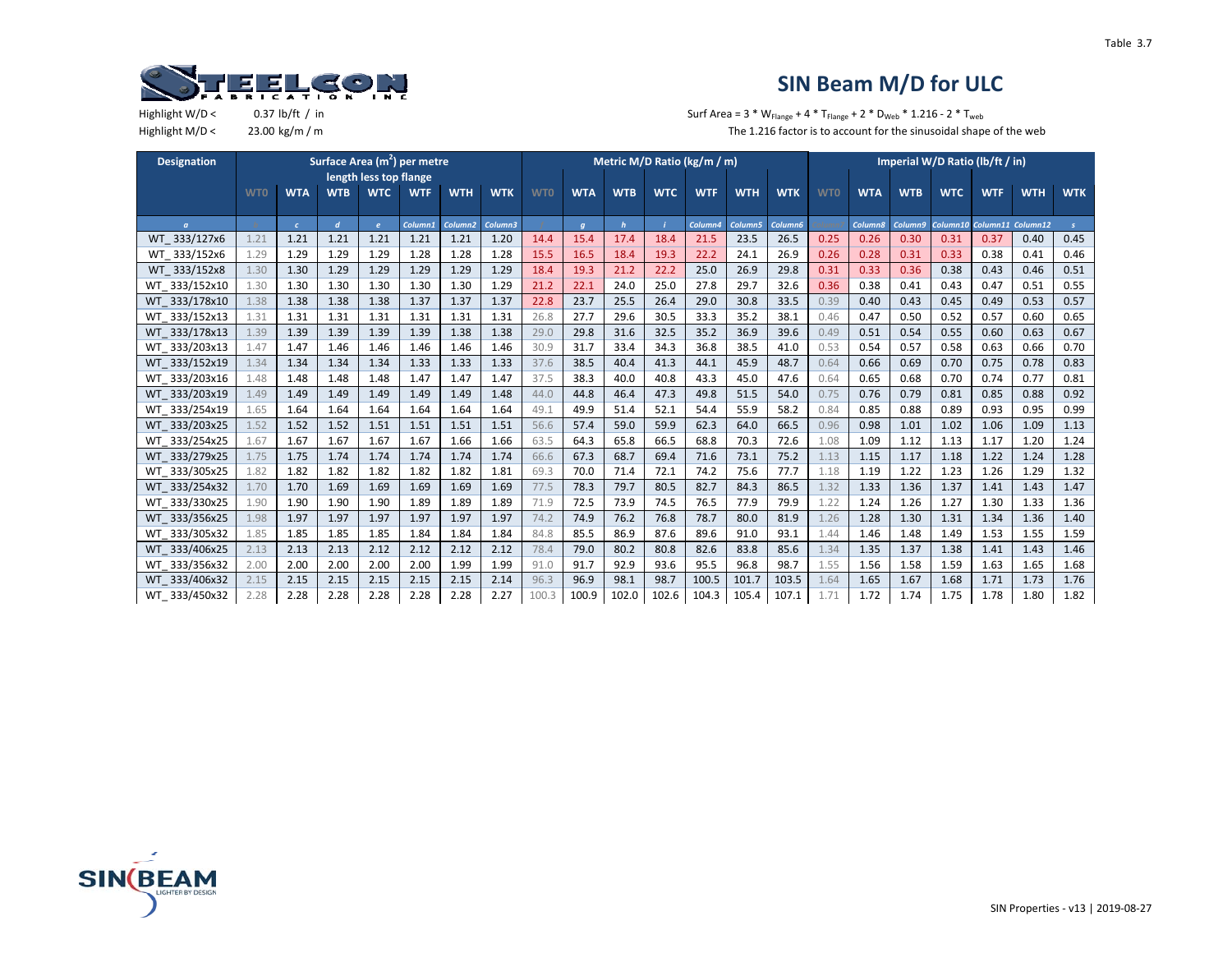

Highlight W/D <  $0.37 \text{ lb/ft } / \text{ in }$   $5.37 \text{ lb/ft } / \text{ in }$   $5.37 \text{ lb/ft } / \text{ in }$ Highlight M/D < 23.00 kg/m / m  $\blacksquare$  m The 1.216 factor is to account for the sinusoidal shape of the web

| <b>Designation</b> |            |            |                |                        | Surface Area (m <sup>2</sup> ) per metre |                     |            |            |            |              |            | Metric M/D Ratio (kg/m / m) |            |            |            |            |            | Imperial W/D Ratio (lb/ft / in) |            |                   |               |
|--------------------|------------|------------|----------------|------------------------|------------------------------------------|---------------------|------------|------------|------------|--------------|------------|-----------------------------|------------|------------|------------|------------|------------|---------------------------------|------------|-------------------|---------------|
|                    |            |            |                | length less top flange |                                          |                     |            |            |            |              |            |                             |            |            |            |            |            |                                 |            |                   |               |
|                    | <b>WTO</b> | <b>WTA</b> | <b>WTB</b>     | <b>WTC</b>             | <b>WTF</b>                               | <b>WTH</b>          | <b>WTK</b> | <b>WTO</b> | <b>WTA</b> | <b>WTB</b>   | <b>WTC</b> | <b>WTF</b>                  | <b>WTH</b> | <b>WTK</b> | <b>WTO</b> | <b>WTA</b> | <b>WTB</b> | <b>WTC</b>                      | <b>WTF</b> | <b>WTH</b>        | <b>WTK</b>    |
|                    |            |            |                |                        |                                          |                     |            |            |            |              |            |                             |            |            |            |            |            |                                 |            |                   |               |
| $\sigma$           |            | $\epsilon$ | $\overline{d}$ | $\mathbf{e}$           | Column1                                  | Column <sub>2</sub> | Column3    |            | q          | $\mathbf{h}$ |            | Column4                     | Column5    | Column6    |            | Column8    | Column9    | Column10                        |            | Column11 Column12 | $\mathcal{S}$ |
| WT 440/127x6       | 1.47       | 1.47       | 1.47           | 1.47                   | 1.47                                     | 1.47                | 1.46       | 12.9       | 14.0       | 16.2         | 17.3       | 20.6                        | 22.8       | 26.1       | 0.22       | 0.24       | 0.28       | 0.29                            | 0.35       | 0.39              | 0.44          |
| WT 440/152x6       | 1.55       | 1.55       | 1.55           | 1.55                   | 1.54                                     | 1.54                | 1.54       | 13.9       | 15.0       | 17.0         | 18.1       | 21.2                        | 23.3       | 26.4       | 0.24       | 0.25       | 0.29       | 0.31                            | 0.36       | 0.40              | 0.45          |
| WT 440/152x8       | 1.56       | 1.56       | 1.55           | 1.55                   | 1.55                                     | 1.55                | 1.55       | 16.3       | 17.3       | 19.4         | 20.4       | 23.6                        | 25.6       | 28.8       | 0.28       | 0.30       | 0.33       | 0.35                            | 0.40       | 0.44              | 0.49          |
| WT 440/152x10      | 1.56       | 1.56       | 1.56           | 1.56                   | 1.56                                     | 1.56                | 1.55       | 18.7       | 19.7       | 21.8         | 22.8       | 25.9                        | 28.0       | 31.1       | 0.32       | 0.34       | 0.37       | 0.39                            | 0.44       | 0.48              | 0.53          |
| WT 440/178x10      | 1.64       | 1.64       | 1.64           | 1.64                   | 1.63                                     | 1.63                | 1.63       | 20.1       | 21.1       | 23.1         | 24.1       | 27.0                        | 29.0       | 32.0       | 0.34       | 0.36       | 0.39       | 0.41                            | 0.46       | 0.49              | 0.54          |
| WT 440/152x13      | 1.58       | 1.57       | 1.57           | 1.57                   | 1.57                                     | 1.57                | 1.57       | 23.3       | 24.4       | 26.4         | 27.4       | 30.5                        | 32.6       | 35.7       | 0.40       | 0.41       | 0.45       | 0.47                            | 0.52       | 0.56              | 0.61          |
| WT 440/178x13      | 1.65       | 1.65       | 1.65           | 1.65                   | 1.65                                     | 1.64                | 1.64       | 25.3       | 26.3       | 28.3         | 29.3       | 32.2                        | 34.2       | 37.1       | 0.43       | 0.45       | 0.48       | 0.50                            | 0.55       | 0.58              | 0.63          |
| WT 440/203x13      | 1.73       | 1.73       | 1.73           | 1.72                   | 1.72                                     | 1.72                | 1.72       | 27.1       | 28.1       | 30.0         | 30.9       | 33.7                        | 35.6       | 38.4       | 0.46       | 0.48       | 0.51       | 0.53                            | 0.57       | 0.61              | 0.65          |
| WT 440/152x19      | 1.60       | 1.60       | 1.60           | 1.60                   | 1.60                                     | 1.59                | 1.59       | 32.5       | 33.5       | 35.5         | 36.5       | 39.6                        | 41.6       | 44.7       | 0.55       | 0.57       | 0.60       | 0.62                            | 0.67       | 0.71              | 0.76          |
| WT 440/203x16      | 1.74       | 1.74       | 1.74           | 1.74                   | 1.73                                     | 1.73                | 1.73       | 32.8       | 33.7       | 35.6         | 36.5       | 39.3                        | 41.2       | 44.0       | 0.56       | 0.57       | 0.61       | 0.62                            | 0.67       | 0.70              | 0.75          |
| WT 440/203x19      | 1.75       | 1.75       | 1.75           | 1.75                   | 1.75                                     | 1.75                | 1.74       | 38.3       | 39.2       | 41.1         | 42.0       | 44.8                        | 46.7       | 49.5       | 0.65       | 0.67       | 0.70       | 0.72                            | 0.76       | 0.80              | 0.84          |
| WT 440/254x19      | 1.91       | 1.90       | 1.90           | 1.90                   | 1.90                                     | 1.90                | 1.90       | 43.2       | 44.1       | 45.8         | 46.6       | 49.2                        | 50.9       | 53.5       | 0.74       | 0.75       | 0.78       | 0.79                            | 0.84       | 0.87              | 0.91          |
| WT 440/203x25      | 1.78       | 1.78       | 1.78           | 1.78                   | 1.77                                     | 1.77                | 1.77       | 49.2       | 50.1       | 51.9         | 52.8       | 55.6                        | 57.4       | 60.2       | 0.84       | 0.85       | 0.88       | 0.90                            | 0.95       | 0.98              | 1.03          |
| WT 440/254x25      | 1.93       | 1.93       | 1.93           | 1.93                   | 1.93                                     | 1.92                | 1.92       | 55.8       | 56.6       | 58.3         | 59.2       | 61.7                        | 63.4       | 66.0       | 0.95       | 0.96       | 0.99       | 1.01                            | 1.05       | 1.08              | 1.12          |
| WT 440/279x25      | 2.01       | 2.01       | 2.00           | 2.00                   | 2.00                                     | 2.00                | 2.00       | 58.7       | 59.5       | 61.1         | 62.0       | 64.4                        | 66.1       | 68.5       | 1.00       | 1.01       | 1.04       | 1.06                            | 1.10       | 1.13              | 1.17          |
| WT 440/305x25      | 2.08       | 2.08       | 2.08           | 2.08                   | 2.08                                     | 2.08                | 2.07       | 61.4       | 62.2       | 63.8         | 64.6       | 66.9                        | 68.5       | 70.9       | 1.05       | 1.06       | 1.09       | 1.10                            | 1.14       | 1.17              | 1.21          |
| WT 440/254x32      | 1.96       | 1.96       | 1.95           | 1.95                   | 1.95                                     | 1.95                | 1.95       | 68.0       | 68.8       | 70.5         | 71.4       | 73.9                        | 75.6       | 78.1       | 1.16       | 1.17       | 1.20       | 1.22                            | 1.26       | 1.29              | 1.33          |
| WT 440/330x25      | 2.16       | 2.16       | 2.16           | 2.16                   | 2.15                                     | 2.15                | 2.15       | 63.9       | 64.7       | 66.2         | 67.0       | 69.3                        | 70.8       | 73.1       | 1.09       | 1.10       | 1.13       | 1.14                            | 1.18       | 1.21              | 1.25          |
| WT 440/356x25      | 2.24       | 2.23       | 2.23           | 2.23                   | 2.23                                     | 2.23                | 2.23       | 66.3       | 67.0       | 68.5         | 69.2       | 71.5                        | 72.9       | 75.2       | 1.13       | 1.14       | 1.17       | 1.18                            | 1.22       | 1.24              | 1.28          |
| WT 440/305x32      | 2.11       | 2.11       | 2.11           | 2.11                   | 2.10                                     | 2.10                | 2.10       | 75.1       | 75.9       | 77.4         | 78.2       | 80.6                        | 82.2       | 84.5       | 1.28       | 1.29       | 1.32       | 1.33                            | 1.37       | 1.40              | 1.44          |
| WT 440/406x25      | 2.39       | 2.39       | 2.39           | 2.38                   | 2.38                                     | 2.38                | 2.38       | 70.5       | 71.2       | 72.6         | 73.3       | 75.4                        | 76.8       | 78.9       | 1.20       | 1.21       | 1.24       | 1.25                            | 1.28       | 1.31              | 1.34          |
| WT 440/356x32      | 2.26       | 2.26       | 2.26           | 2.26                   | 2.26                                     | 2.25                | 2.25       | 81.2       | 82.0       | 83.4         | 84.2       | 86.4                        | 87.8       | 90.0       | 1.38       | 1.40       | 1.42       | 1.43                            | 1.47       | 1.50              | 1.53          |
| WT 440/406x32      | 2.41       | 2.41       | 2.41           | 2.41                   | 2.41                                     | 2.41                | 2.40       | 86.6       | 87.3       | 88.7         | 89.3       | 91.4                        | 92.8       | 94.9       | 1.47       | 1.49       | 1.51       | 1.52                            | 1.56       | 1.58              | 1.62          |
| WT 440/450x32      | 2.54       | 2.54       | 2.54           | 2.54                   | 2.54                                     | 2.54                | 2.53       | 90.7       | 91.3       | 92.6         | 93.3       | 95.3                        | 96.6       | 98.6       | 1.54       | 1.56       | 1.58       | 1.59                            | 1.62       | 1.64              | 1.68          |

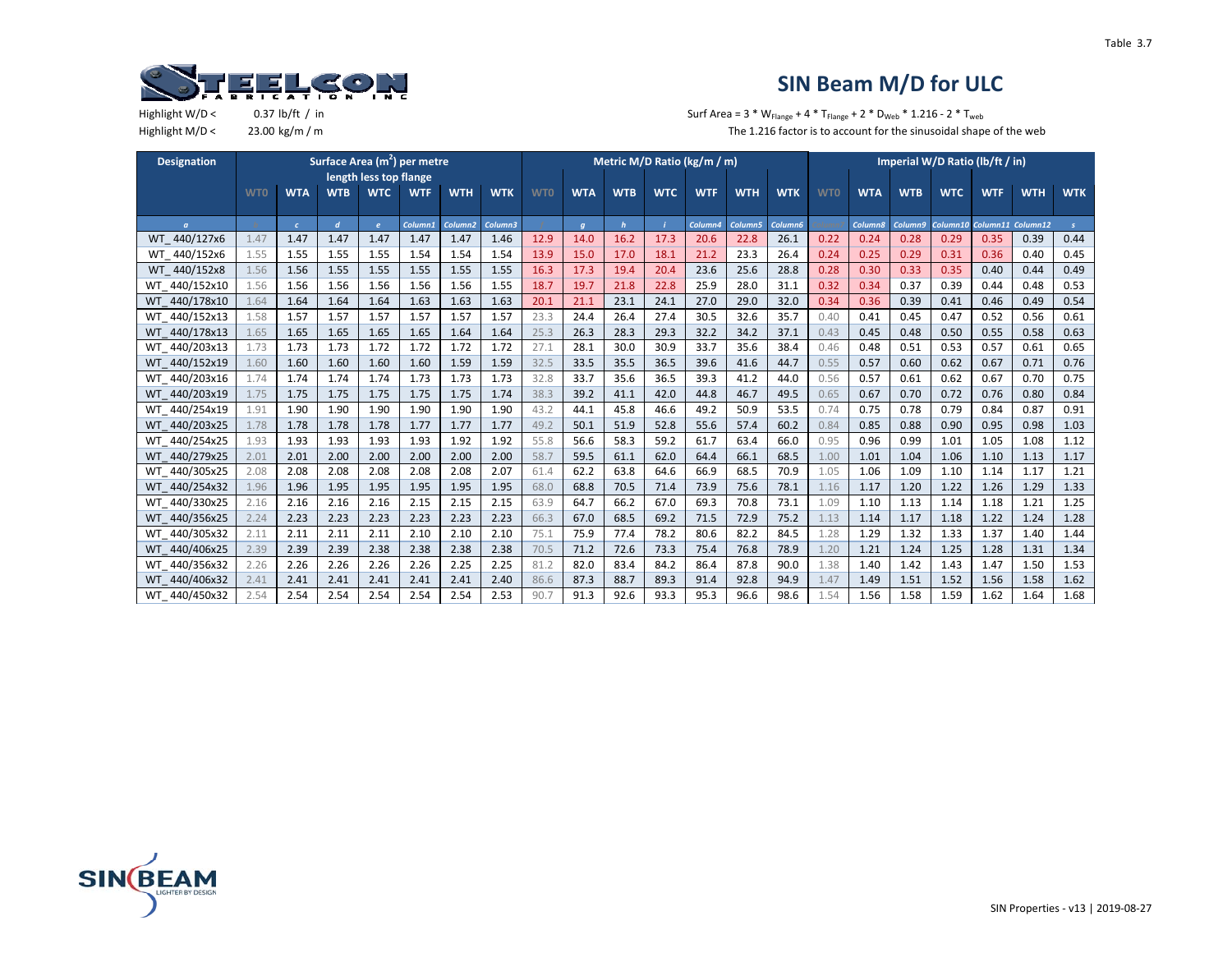

| <b>Designation</b>     |            |            |                |                        | Surface Area (m <sup>2</sup> ) per metre |                     |            |            |            |              |            | Metric M/D Ratio (kg/m / m) |            |                     |            |            |            | Imperial W/D Ratio (lb/ft / in) |                            |            |               |
|------------------------|------------|------------|----------------|------------------------|------------------------------------------|---------------------|------------|------------|------------|--------------|------------|-----------------------------|------------|---------------------|------------|------------|------------|---------------------------------|----------------------------|------------|---------------|
|                        |            |            |                | length less top flange |                                          |                     |            |            |            |              |            |                             |            |                     |            |            |            |                                 |                            |            |               |
|                        | <b>WTO</b> | <b>WTA</b> | <b>WTB</b>     | <b>WTC</b>             | <b>WTF</b>                               | <b>WTH</b>          | <b>WTK</b> | <b>WTO</b> | <b>WTA</b> | <b>WTB</b>   | <b>WTC</b> | <b>WTF</b>                  | <b>WTH</b> | <b>WTK</b>          | <b>WTO</b> | <b>WTA</b> | <b>WTB</b> | <b>WTC</b>                      | <b>WTF</b>                 | <b>WTH</b> | <b>WTK</b>    |
|                        |            |            |                |                        |                                          |                     |            |            |            |              |            |                             |            |                     |            |            |            |                                 |                            |            |               |
| $\sigma$               |            | $\epsilon$ | $\overline{d}$ | $\epsilon$             | Column1                                  | Column <sub>2</sub> | Column3    |            | q          | $\mathbf{h}$ | - 1        | Column4                     | Column5    | Column <sub>6</sub> |            | Column8    | Column9    |                                 | Column10 Column11 Column12 |            | $\mathcal{S}$ |
| 500/127x6<br><b>WT</b> | 1.62       | 1.62       | 1.62           | 1.62                   | 1.61                                     | 1.61                | 1.61       | 12.3       | 13.4       | 15.7         | 16.8       | 20.2                        | 22.5       | 25.9                | 0.21       | 0.23       | 0.27       | 0.29                            | 0.34                       | 0.38       | 0.44          |
| WT 500/152x6           | 1.70       | 1.69       | 1.69           | 1.69                   | 1.69                                     | 1.69                | 1.69       | 13.2       | 14.3       | 16.5         | 17.5       | 20.8                        | 22.9       | 26.2                | 0.23       | 0.24       | 0.28       | 0.30                            | 0.35                       | 0.39       | 0.45          |
| WT 500/152x8           | 1.70       | 1.70       | 1.70           | 1.70                   | 1.70                                     | 1.70                | 1.69       | 15.4       | 16.5       | 18.6         | 19.7       | 22.9                        | 25.1       | 28.3                | 0.26       | 0.28       | 0.32       | 0.34                            | 0.39                       | 0.43       | 0.48          |
| WT 500/152x10          | 1.71       | 1.71       | 1.71           | 1.71                   | 1.70                                     | 1.70                | 1.70       | 17.6       | 18.7       | 20.8         | 21.9       | 25.1                        | 27.2       | 30.5                | 0.30       | 0.32       | 0.35       | 0.37                            | 0.43                       | 0.46       | 0.52          |
| WT 500/178x10          | 1.78       | 1.78       | 1.78           | 1.78                   | 1.78                                     | 1.78                | 1.78       | 19.0       | 20.0       | 22.0         | 23.1       | 26.1                        | 28.2       | 31.3                | 0.32       | 0.34       | 0.38       | 0.39                            | 0.45                       | 0.48       | 0.53          |
| WT 500/152x13          | 1.72       | 1.72       | 1.72           | 1.72                   | 1.72                                     | 1.71                | 1.71       | 21.9       | 22.9       | 25.1         | 26.1       | 29.3                        | 31.5       | 34.7                | 0.37       | 0.39       | 0.43       | 0.45                            | 0.50                       | 0.54       | 0.59          |
| WT 500/178x13          | 1.80       | 1.80       | 1.79           | 1.79                   | 1.79                                     | 1.79                | 1.79       | 23.8       | 24.8       | 26.8         | 27.8       | 30.9                        | 33.0       | 36.0                | 0.40       | 0.42       | 0.46       | 0.47                            | 0.53                       | 0.56       | 0.61          |
| WT 500/203x13          | 1.87       | 1.87       | 1.87           | 1.87                   | 1.87                                     | 1.87                | 1.86       | 25.5       | 26.5       | 28.4         | 29.4       | 32.4                        | 34.3       | 37.3                | 0.43       | 0.45       | 0.48       | 0.50                            | 0.55                       | 0.58       | 0.63          |
| WT 500/152x19          | 1.75       | 1.75       | 1.74           | 1.74                   | 1.74                                     | 1.74                | 1.74       | 30.3       | 31.3       | 33.4         | 34.5       | 37.6                        | 39.7       | 42.9                | 0.52       | 0.53       | 0.57       | 0.59                            | 0.64                       | 0.68       | 0.73          |
| WT 500/203x16          | 1.89       | 1.89       | 1.88           | 1.88                   | 1.88                                     | 1.88                | 1.88       | 30.7       | 31.7       | 33.6         | 34.6       | 37.5                        | 39.5       | 42.4                | 0.52       | 0.54       | 0.57       | 0.59                            | 0.64                       | 0.67       | 0.72          |
| WT 500/203x19          | 1.90       | 1.90       | 1.90           | 1.90                   | 1.89                                     | 1.89                | 1.89       | 35.8       | 36.8       | 38.7         | 39.7       | 42.6                        | 44.6       | 47.5                | 0.61       | 0.63       | 0.66       | 0.68                            | 0.73                       | 0.76       | 0.81          |
| WT 500/254x19          | 2.05       | 2.05       | 2.05           | 2.05                   | 2.05                                     | 2.04                | 2.04       | 40.6       | 41.5       | 43.3         | 44.2       | 46.9                        | 48.7       | 51.4                | 0.69       | 0.71       | 0.74       | 0.75                            | 0.80                       | 0.83       | 0.88          |
| WT 500/203x25          | 1.92       | 1.92       | 1.92           | 1.92                   | 1.92                                     | 1.92                | 1.92       | 45.9       | 46.8       | 48.8         | 49.7       | 52.6                        | 54.5       | 57.4                | 0.78       | 0.80       | 0.83       | 0.85                            | 0.90                       | 0.93       | 0.98          |
| WT 500/254x25          | 2.08       | 2.08       | 2.07           | 2.07                   | 2.07                                     | 2.07                | 2.07       | 52.3       | 53.2       | 54.9         | 55.8       | 58.5                        | 60.3       | 63.0                | 0.89       | 0.91       | 0.94       | 0.95                            | 1.00                       | 1.03       | 1.07          |
| WT 500/279x25          | 2.15       | 2.15       | 2.15           | 2.15                   | 2.15                                     | 2.15                | 2.14       | 55.1       | 56.0       | 57.7         | 58.6       | 61.2                        | 62.9       | 65.5                | 0.94       | 0.95       | 0.98       | 1.00                            | 1.04                       | 1.07       | 1.12          |
| WT 500/305x25          | 2.23       | 2.23       | 2.23           | 2.23                   | 2.22                                     | 2.22                | 2.22       | 57.8       | 58.6       | 60.3         | 61.1       | 63.6                        | 65.3       | 67.8                | 0.98       | 1.00       | 1.03       | 1.04                            | 1.08                       | 1.11       | 1.15          |
| WT 500/254x32          | 2.10       | 2.10       | 2.10           | 2.10                   | 2.10                                     | 2.10                | 2.09       | 63.7       | 64.6       | 66.3         | 67.2       | 69.9                        | 71.7       | 74.3                | 1.08       | 1.10       | 1.13       | 1.15                            | 1.19                       | 1.22       | 1.27          |
| WT 500/330x25          | 2.31       | 2.30       | 2.30           | 2.30                   | 2.30                                     | 2.30                | 2.30       | 60.3       | 61.1       | 62.7         | 63.5       | 65.9                        | 67.5       | 70.0                | 1.03       | 1.04       | 1.07       | 1.08                            | 1.12                       | 1.15       | 1.19          |
| WT 500/356x25          | 2.38       | 2.38       | 2.38           | 2.38                   | 2.38                                     | 2.37                | 2.37       | 62.6       | 63.4       | 64.9         | 65.7       | 68.1                        | 69.6       | 72.0                | 1.07       | 1.08       | 1.11       | 1.12                            | 1.16                       | 1.19       | 1.23          |
| WT 500/305x32          | 2.25       | 2.25       | 2.25           | 2.25                   | 2.25                                     | 2.25                | 2.25       | 70.6       | 71.4       | 73.1         | 73.9       | 76.4                        | 78.1       | 80.6                | 1.20       | 1.22       | 1.24       | 1.26                            | 1.30                       | 1.33       | 1.37          |
| WT 500/406x25          | 2.53       | 2.53       | 2.53           | 2.53                   | 2.53                                     | 2.53                | 2.52       | 66.8       | 67.6       | 69.0         | 69.8       | 72.0                        | 73.5       | 75.7                | 1.14       | 1.15       | 1.18       | 1.19                            | 1.23                       | 1.25       | 1.29          |
| WT 500/356x32          | 2.41       | 2.41       | 2.40           | 2.40                   | 2.40                                     | 2.40                | 2.40       | 76.7       | 77.4       | 79.0         | 79.8       | 82.1                        | 83.7       | 86.0                | 1.31       | 1.32       | 1.35       | 1.36                            | 1.40                       | 1.43       | 1.47          |
| WT 500/406x32          | 2.56       | 2.56       | 2.56           | 2.56                   | 2.55                                     | 2.55                | 2.55       | 82.0       | 82.7       | 84.2         | 84.9       | 87.1                        | 88.6       | 90.8                | 1.40       | 1.41       | 1.43       | 1.45                            | 1.48                       | 1.51       | 1.55          |
| WT 500/450x32          | 2.69       | 2.69       | 2.69           | 2.69                   | 2.68                                     | 2.68                | 2.68       | 86.1       | 86.8       | 88.2         | 88.9       | 91.0                        | 92.4       | 94.5                | 1.47       | 1.48       | 1.50       | 1.51                            | 1.55                       | 1.57       | 1.61          |

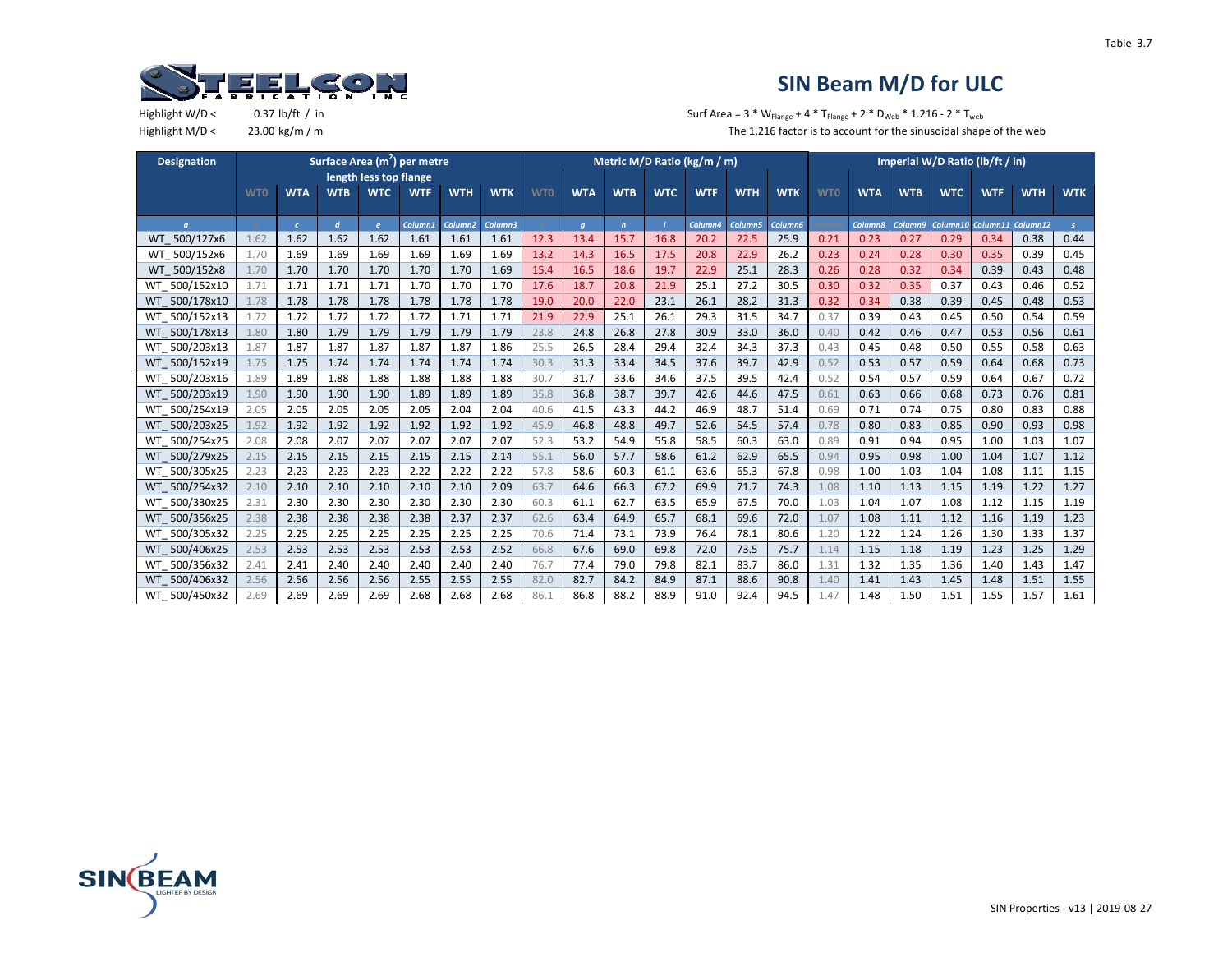

| <b>Designation</b>      |            |            |                  |                        | Surface Area (m <sup>2</sup> ) per metre |                     |            |            |            |            |            | Metric M/D Ratio (kg/m / m) |            |            |            |                    |            | Imperial W/D Ratio (lb/ft / in) |            |                   |            |
|-------------------------|------------|------------|------------------|------------------------|------------------------------------------|---------------------|------------|------------|------------|------------|------------|-----------------------------|------------|------------|------------|--------------------|------------|---------------------------------|------------|-------------------|------------|
|                         |            |            |                  | length less top flange |                                          |                     |            |            |            |            |            |                             |            |            |            |                    |            |                                 |            |                   |            |
|                         | <b>WTO</b> | <b>WTA</b> | <b>WTB</b>       | <b>WTC</b>             | <b>WTF</b>                               | <b>WTH</b>          | <b>WTK</b> | <b>WTO</b> | <b>WTA</b> | <b>WTB</b> | <b>WTC</b> | <b>WTF</b>                  | <b>WTH</b> | <b>WTK</b> | <b>WTO</b> | <b>WTA</b>         | <b>WTB</b> | <b>WTC</b>                      | <b>WTF</b> | <b>WTH</b>        | <b>WTK</b> |
|                         |            |            |                  |                        |                                          |                     |            |            |            |            |            |                             |            |            |            |                    |            |                                 |            |                   |            |
| $\sigma$                |            | $\epsilon$ | $\boldsymbol{d}$ | $\mathbf{e}$           | Column1                                  | Column <sub>2</sub> | Column3    |            | q          | h          |            | Column4                     | Column5    | Column6    |            | <b>Column&amp;</b> | Column9    | Column10                        |            | Column11 Column12 |            |
| WT 610/127x6            | 1.89       | 1.89       | 1.88             | 1.88                   | 1.88                                     | 1.88                | 1.88       | 11.4       | 12.6       | 14.9       | 16.1       | 19.7                        | 22.0       | 25.6       | 0.19       | 0.21               | 0.25       | 0.27                            | 0.33       | 0.38              | 0.44       |
| 610/152x6<br>WT         | 1.96       | 1.96       | 1.96             | 1.96                   | 1.96                                     | 1.96                | 1.95       | 12.2       | 13.4       | 15.6       | 16.8       | 20.2                        | 22.5       | 25.9       | 0.21       | 0.23               | 0.27       | 0.29                            | 0.34       | 0.38              | 0.44       |
| WT 610/152x8            | 1.97       | 1.97       | 1.97             | 1.97                   | 1.96                                     | 1.96                | 1.96       | 14.1       | 15.3       | 17.5       | 18.7       | 22.1                        | 24.3       | 27.7       | 0.24       | 0.26               | 0.30       | 0.32                            | 0.38       | 0.41              | 0.47       |
| WT 610/152x10           | 1.97       | 1.97       | 1.97             | 1.97                   | 1.97                                     | 1.97                | 1.97       | 16.0       | 17.1       | 19.4       | 20.5       | 23.9                        | 26.2       | 29.6       | 0.27       | 0.29               | 0.33       | 0.35                            | 0.41       | 0.45              | 0.50       |
| WT 610/178x10           | 2.05       | 2.05       | 2.05             | 2.05                   | 2.05                                     | 2.04                | 2.04       | 17.3       | 18.4       | 20.5       | 21.6       | 24.9                        | 27.1       | 30.3       | 0.29       | 0.31               | 0.35       | 0.37                            | 0.42       | 0.46              | 0.52       |
| WT 610/152x13           | 1.99       | 1.99       | 1.99             | 1.98                   | 1.98                                     | 1.98                | 1.98       | 19.7       | 20.9       | 23.1       | 24.2       | 27.6                        | 29.8       | 33.2       | 0.34       | 0.36               | 0.39       | 0.41                            | 0.47       | 0.51              | 0.57       |
| WT 610/178x13           | 2.06       | 2.06       | 2.06             | 2.06                   | 2.06                                     | 2.06                | 2.05       | 21.5       | 22.5       | 24.7       | 25.8       | 29.0                        | 31.2       | 34.5       | 0.37       | 0.38               | 0.42       | 0.44                            | 0.49       | 0.53              | 0.59       |
| WT 610/203x13           | 2.14       | 2.14       | 2.14             | 2.14                   | 2.13                                     | 2.13                | 2.13       | 23.1       | 24.1       | 26.2       | 27.2       | 30.4                        | 32.5       | 35.6       | 0.39       | 0.41               | 0.45       | 0.46                            | 0.52       | 0.55              | 0.61       |
| WT 610/152x19           | 2.01       | 2.01       | 2.01             | 2.01                   | 2.01                                     | 2.01                | 2.00       | 27.0       | 28.1       | 30.4       | 31.5       | 34.8                        | 37.0       | 40.4       | 0.46       | 0.48               | 0.52       | 0.54                            | 0.59       | 0.63              | 0.69       |
| WT 610/203x16           | 2.15       | 2.15       | 2.15             | 2.15                   | 2.15                                     | 2.15                | 2.14       | 27.6       | 28.7       | 30.7       | 31.8       | 34.9                        | 37.0       | 40.1       | 0.47       | 0.49               | 0.52       | 0.54                            | 0.59       | 0.63              | 0.68       |
| WT 610/203x19           | 2.17       | 2.16       | 2.16             | 2.16                   | 2.16                                     | 2.16                | 2.16       | 32.1       | 33.2       | 35.2       | 36.3       | 39.4                        | 41.5       | 44.6       | 0.55       | 0.57               | 0.60       | 0.62                            | 0.67       | 0.71              | 0.76       |
| WT 610/254x19           | 2.32       | 2.32       | 2.32             | 2.31                   | 2.31                                     | 2.31                | 2.31       | 36.6       | 37.6       | 39.5       | 40.5       | 43.4                        | 45.3       | 48.2       | 0.62       | 0.64               | 0.67       | 0.69                            | 0.74       | 0.77              | 0.82       |
| WT 610/203x25           | 2.19       | 2.19       | 2.19             | 2.19                   | 2.19                                     | 2.18                | 2.18       | 41.0       | 42.0       | 44.1       | 45.1       | 48.2                        | 50.3       | 53.3       | 0.70       | 0.72               | 0.75       | 0.77                            | 0.82       | 0.86              | 0.91       |
| 610/254x25<br>WT        | 2.34       | 2.34       | 2.34             | 2.34                   | 2.34                                     | 2.34                | 2.33       | 47.0       | 48.0       | 49.9       | 50.8       | 53.7                        | 55.6       | 58.5       | 0.80       | 0.82               | 0.85       | 0.87                            | 0.91       | 0.95              | 1.00       |
| WT 610/279x25           | 2.42       | 2.42       | 2.42             | 2.42                   | 2.41                                     | 2.41                | 2.41       | 49.7       | 50.6       | 52.5       | 53.4       | 56.2                        | 58.1       | 60.9       | 0.85       | 0.86               | 0.89       | 0.91                            | 0.96       | 0.99              | 1.04       |
| WT 610/305x25           | 2.50       | 2.49       | 2.49             | 2.49                   | 2.49                                     | 2.49                | 2.49       | 52.2       | 53.1       | 55.0       | 55.9       | 58.6                        | 60.4       | 63.1       | 0.89       | 0.91               | 0.94       | 0.95                            | 1.00       | 1.03              | 1.07       |
| WT 610/254x32           | 2.37       | 2.37       | 2.37             | 2.37                   | 2.36                                     | 2.36                | 2.36       | 57.2       | 58.1       | 60.0       | 61.0       | 63.9                        | 65.8       | 68.6       | 0.97       | 0.99               | 1.02       | 1.04                            | 1.09       | 1.12              | 1.17       |
| WT 610/330x25           | 2.57       | 2.57       | 2.57             | 2.57                   | 2.57                                     | 2.56                | 2.56       | 54.6       | 55.5       | 57.3       | 58.1       | 60.8                        | 62.5       | 65.2       | 0.93       | 0.95               | 0.98       | 0.99                            | 1.04       | 1.07              | 1.11       |
| WT 610/356x25           | 2.65       | 2.65       | 2.65             | 2.64                   | 2.64                                     | 2.64                | 2.64       | 56.9       | 57.7       | 59.4       | 60.3       | 62.9                        | 64.6       | 67.1       | 0.97       | 0.98               | 1.01       | 1.03                            | 1.07       | 1.10              | 1.14       |
| WT 610/305x32           | 2.52       | 2.52       | 2.52             | 2.52                   | 2.52                                     | 2.51                | 2.51       | 63.8       | 64.7       | 66.5       | 67.4       | 70.1                        | 71.9       | 74.6       | 1.09       | 1.10               | 1.13       | 1.15                            | 1.19       | 1.22              | 1.27       |
| 610/406x25<br><b>WT</b> | 2.80       | 2.80       | 2.80             | 2.80                   | 2.79                                     | 2.79                | 2.79       | 61.0       | 61.8       | 63.4       | 64.3       | 66.7                        | 68.3       | 70.7       | 1.04       | 1.05               | 1.08       | 1.09                            | 1.14       | 1.16              | 1.20       |
| WT 610/356x32           | 2.67       | 2.67       | 2.67             | 2.67                   | 2.67                                     | 2.67                | 2.66       | 69.6       | 70.5       | 72.2       | 73.0       | 75.5                        | 77.2       | 79.8       | 1.19       | 1.20               | 1.23       | 1.24                            | 1.29       | 1.32              | 1.36       |
| WT 610/406x32           | 2.83       | 2.82       | 2.82             | 2.82                   | 2.82                                     | 2.82                | 2.82       | 74.8       | 75.6       | 77.2       | 78.0       | 80.4                        | 82.1       | 84.5       | 1.27       | 1.29               | 1.32       | 1.33                            | 1.37       | 1.40              | 1.44       |
| WT 610/450x32           | 2.96       | 2.96       | 2.95             | 2.95                   | 2.95                                     | 2.95                | 2.95       | 78.9       | 79.6       | 81.2       | 81.9       | 84.2                        | 85.8       | 88.1       | 1.34       | 1.36               | 1.38       | 1.40                            | 1.43       | 1.46              | 1.50       |

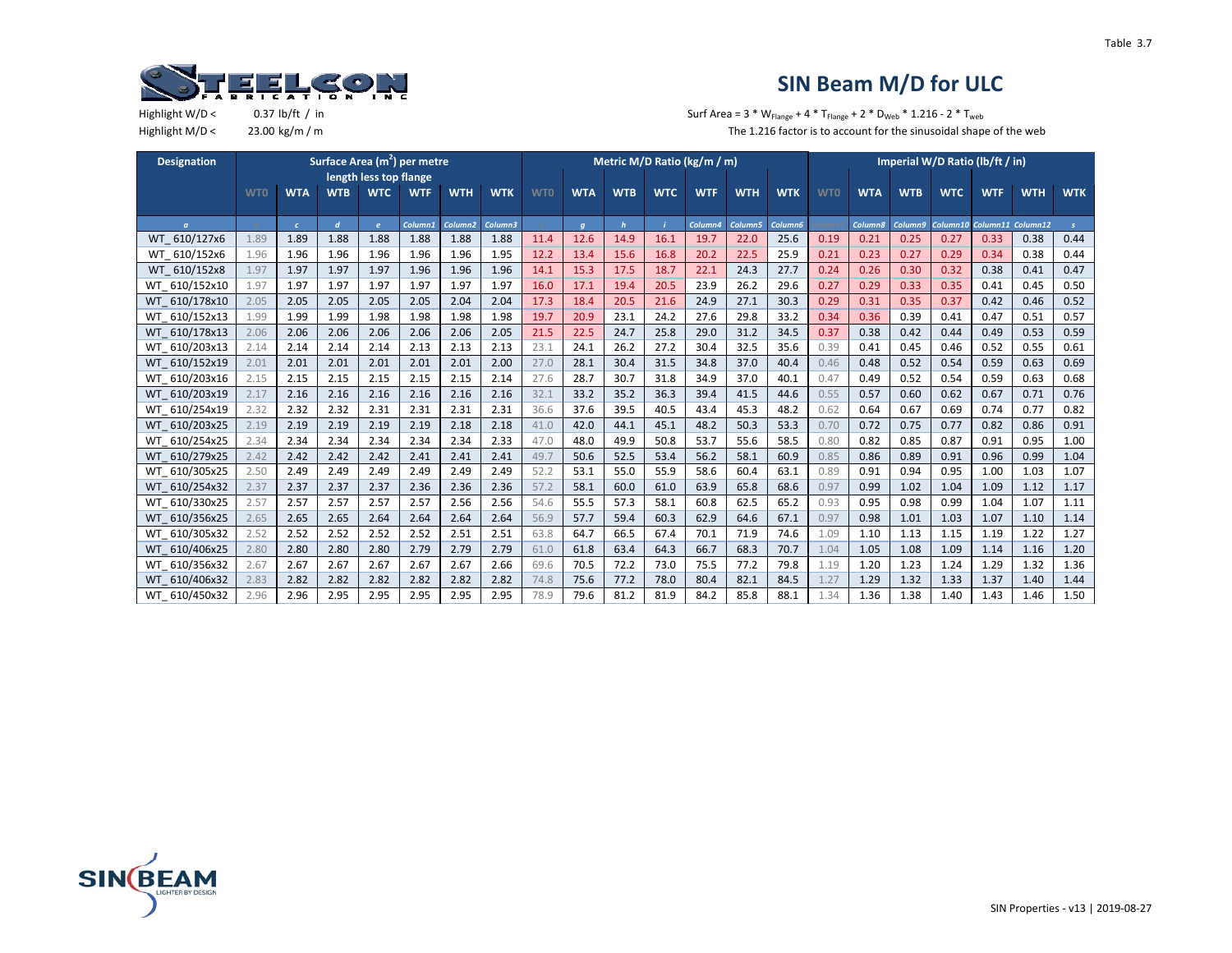

| <b>Designation</b>     |            |            |                |                        | Surface Area (m <sup>2</sup> ) per metre |                     |            |            |            |              |            | Metric M/D Ratio (kg/m / m) |            |            |            |            |            | Imperial W/D Ratio (lb/ft / in) |            |                   |               |
|------------------------|------------|------------|----------------|------------------------|------------------------------------------|---------------------|------------|------------|------------|--------------|------------|-----------------------------|------------|------------|------------|------------|------------|---------------------------------|------------|-------------------|---------------|
|                        |            |            |                | length less top flange |                                          |                     |            |            |            |              |            |                             |            |            |            |            |            |                                 |            |                   |               |
|                        | <b>WTO</b> | <b>WTA</b> | <b>WTB</b>     | <b>WTC</b>             | <b>WTF</b>                               | <b>WTH</b>          | <b>WTK</b> | <b>WTO</b> | <b>WTA</b> | <b>WTB</b>   | <b>WTC</b> | <b>WTF</b>                  | <b>WTH</b> | <b>WTK</b> | <b>WTO</b> | <b>WTA</b> | <b>WTB</b> | <b>WTC</b>                      | <b>WTF</b> | <b>WTH</b>        | <b>WTK</b>    |
|                        |            |            |                |                        |                                          |                     |            |            |            |              |            |                             |            |            |            |            |            |                                 |            |                   |               |
| $\sigma$               |            | $\epsilon$ | $\overline{d}$ | $\epsilon$             | Column1                                  | Column <sub>2</sub> | Column3    |            | q          | $\mathbf{h}$ |            | Column4                     | Column5    | Column6    |            | Column8    | Column9    | Column10                        |            | Column11 Column12 | $\mathcal{S}$ |
| 750/127x6<br><b>WT</b> | 2.23       | 2.23       | 2.23           | 2.22                   | 2.22                                     | 2.22                | 2.22       | 10.6       | 11.8       | 14.2         | 15.5       | 19.2                        | 21.6       | 25.3       | 0.18       | 0.20       | 0.24       | 0.26                            | 0.33       | 0.37              | 0.43          |
| WT 750/152x6           | 2.30       | 2.30       | 2.30           | 2.30                   | 2.30                                     | 2.30                | 2.29       | 11.3       | 12.5       | 14.9         | 16.1       | 19.6                        | 22.0       | 25.6       | 0.19       | 0.21       | 0.25       | 0.27                            | 0.33       | 0.37              | 0.44          |
| WT 750/152x8           | 2.31       | 2.31       | 2.31           | 2.31                   | 2.30                                     | 2.30                | 2.30       | 12.9       | 14.1       | 16.5         | 17.7       | 21.2                        | 23.6       | 27.2       | 0.22       | 0.24       | 0.28       | 0.30                            | 0.36       | 0.40              | 0.46          |
| WT 750/152x10          | 2.32       | 2.32       | 2.31           | 2.31                   | 2.31                                     | 2.31                | 2.31       | 14.5       | 15.7       | 18.1         | 19.3       | 22.8                        | 25.2       | 28.7       | 0.25       | 0.27       | 0.31       | 0.33                            | 0.39       | 0.43              | 0.49          |
| WT 750/178x10          | 2.39       | 2.39       | 2.39           | 2.39                   | 2.39                                     | 2.39                | 2.38       | 15.7       | 16.8       | 19.1         | 20.2       | 23.7                        | 26.0       | 29.4       | 0.27       | 0.29       | 0.33       | 0.34                            | 0.40       | 0.44              | 0.50          |
| WT 750/152x13          | 2.33       | 2.33       | 2.33           | 2.33                   | 2.32                                     | 2.32                | 2.32       | 17.7       | 18.9       | 21.2         | 22.4       | 25.9                        | 28.3       | 31.8       | 0.30       | 0.32       | 0.36       | 0.38                            | 0.44       | 0.48              | 0.54          |
| WT 750/178x13          | 2.41       | 2.40       | 2.40           | 2.40                   | 2.40                                     | 2.40                | 2.40       | 19.3       | 20.4       | 22.7         | 23.8       | 27.2                        | 29.5       | 32.9       | 0.33       | 0.35       | 0.39       | 0.41                            | 0.46       | 0.50              | 0.56          |
| WT 750/203x13          | 2.48       | 2.48       | 2.48           | 2.48                   | 2.48                                     | 2.47                | 2.47       | 20.7       | 21.8       | 24.0         | 25.1       | 28.4                        | 30.7       | 34.0       | 0.35       | 0.37       | 0.41       | 0.43                            | 0.48       | 0.52              | 0.58          |
| WT 750/152x19          | 2.35       | 2.35       | 2.35           | 2.35                   | 2.35                                     | 2.35                | 2.35       | 24.0       | 25.1       | 27.5         | 28.6       | 32.1                        | 34.5       | 38.0       | 0.41       | 0.43       | 0.47       | 0.49                            | 0.55       | 0.59              | 0.65          |
| WT 750/203x16          | 2.49       | 2.49       | 2.49           | 2.49                   | 2.49                                     | 2.49                | 2.48       | 24.7       | 25.8       | 28.0         | 29.1       | 32.4                        | 34.6       | 37.9       | 0.42       | 0.44       | 0.48       | 0.49                            | 0.55       | 0.59              | 0.65          |
| WT 750/203x19          | 2.51       | 2.51       | 2.50           | 2.50                   | 2.50                                     | 2.50                | 2.50       | 28.6       | 29.7       | 31.9         | 33.0       | 36.2                        | 38.4       | 41.7       | 0.49       | 0.51       | 0.54       | 0.56                            | 0.62       | 0.65              | 0.71          |
| WT 750/254x19          | 2.66       | 2.66       | 2.66           | 2.66                   | 2.65                                     | 2.65                | 2.65       | 32.7       | 33.7       | 35.8         | 36.8       | 39.9                        | 42.0       | 45.1       | 0.56       | 0.57       | 0.61       | 0.63                            | 0.68       | 0.71              | 0.77          |
| WT 750/203x25          | 2.53       | 2.53       | 2.53           | 2.53                   | 2.53                                     | 2.53                | 2.52       | 36.3       | 37.4       | 39.5         | 40.6       | 43.9                        | 46.1       | 49.3       | 0.62       | 0.64       | 0.67       | 0.69                            | 0.75       | 0.78              | 0.84          |
| WT 750/254x25          | 2.68       | 2.68       | 2.68           | 2.68                   | 2.68                                     | 2.68                | 2.68       | 41.8       | 42.8       | 44.9         | 45.9       | 49.0                        | 51.0       | 54.1       | 0.71       | 0.73       | 0.76       | 0.78                            | 0.83       | 0.87              | 0.92          |
| WT 750/279x25          | 2.76       | 2.76       | 2.76           | 2.76                   | 2.76                                     | 2.75                | 2.75       | 44.3       | 45.3       | 47.3         | 48.3       | 51.3                        | 53.3       | 56.3       | 0.75       | 0.77       | 0.81       | 0.82                            | 0.87       | 0.91              | 0.96          |
| WT 750/305x25          | 2.84       | 2.84       | 2.83           | 2.83                   | 2.83                                     | 2.83                | 2.83       | 46.7       | 47.6       | 49.6         | 50.6       | 53.5                        | 55.4       | 58.4       | 0.80       | 0.81       | 0.84       | 0.86                            | 0.91       | 0.94              | 0.99          |
| WT 750/254x32          | 2.71       | 2.71       | 2.71           | 2.71                   | 2.70                                     | 2.70                | 2.70       | 50.7       | 51.7       | 53.8         | 54.8       | 57.9                        | 59.9       | 63.0       | 0.86       | 0.88       | 0.92       | 0.93                            | 0.99       | 1.02              | 1.07          |
| WT 750/330x25          | 2.91       | 2.91       | 2.91           | 2.91                   | 2.91                                     | 2.91                | 2.90       | 48.9       | 49.9       | 51.8         | 52.7       | 55.6                        | 57.5       | 60.3       | 0.83       | 0.85       | 0.88       | 0.90                            | 0.95       | 0.98              | 1.03          |
| WT 750/356x25          | 2.99       | 2.99       | 2.99           | 2.99                   | 2.98                                     | 2.98                | 2.98       | 51.1       | 52.0       | 53.8         | 54.8       | 57.5                        | 59.4       | 62.2       | 0.87       | 0.89       | 0.92       | 0.93                            | 0.98       | 1.01              | 1.06          |
| WT 750/305x32          | 2.86       | 2.86       | 2.86           | 2.86                   | 2.86                                     | 2.86                | 2.85       | 56.9       | 57.8       | 59.8         | 60.7       | 63.6                        | 65.6       | 68.5       | 0.97       | 0.99       | 1.02       | 1.03                            | 1.08       | 1.12              | 1.17          |
| WT 750/406x25          | 3.14       | 3.14       | 3.14           | 3.14                   | 3.14                                     | 3.13                | 3.13       | 55.0       | 55.9       | 57.7         | 58.6       | 61.2                        | 63.0       | 65.6       | 0.94       | 0.95       | 0.98       | 1.00                            | 1.04       | 1.07              | 1.12          |
| WT 750/356x32          | 3.01       | 3.01       | 3.01           | 3.01                   | 3.01                                     | 3.01                | 3.01       | 62.4       | 63.3       | 65.2         | 66.1       | 68.8                        | 70.7       | 73.4       | 1.06       | 1.08       | 1.11       | 1.13                            | 1.17       | 1.20              | 1.25          |
| WT 750/406x32          | 3.17       | 3.17       | 3.16           | 3.16                   | 3.16                                     | 3.16                | 3.16       | 67.4       | 68.3       | 70.0         | 70.9       | 73.5                        | 75.3       | 77.9       | 1.15       | 1.16       | 1.19       | 1.21                            | 1.25       | 1.28              | 1.33          |
| WT 750/450x32          | 3.30       | 3.30       | 3.30           | 3.29                   | 3.29                                     | 3.29                | 3.29       | 71.3       | 72.2       | 73.8         | 74.7       | 77.2                        | 78.9       | 81.4       | 1.21       | 1.23       | 1.26       | 1.27                            | 1.31       | 1.34              | 1.39          |

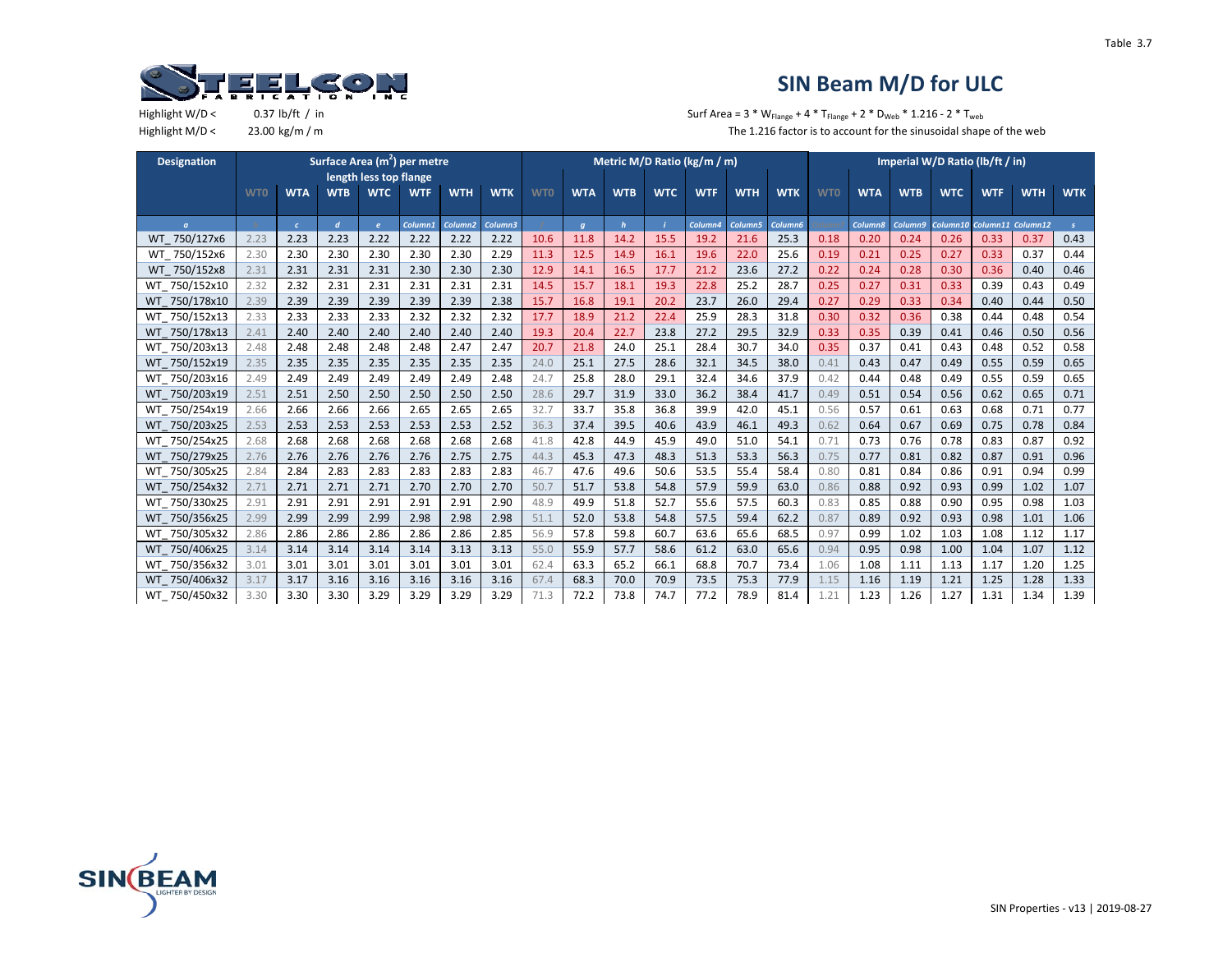

Highlight W/D <  $0.37 \text{ lb/ft } / \text{ in }$   $5.37 \text{ lb/ft } / \text{ in }$   $5.37 \text{ lb/ft } / \text{ in }$ Highlight M/D < 23.00 kg/m / m  $\blacksquare$  m The 1.216 factor is to account for the sinusoidal shape of the web

| <b>Designation</b> |            |            |                |            | Surface Area (m <sup>2</sup> ) per metre |                     |            |            |            |             |            | Metric M/D Ratio (kg/m / m) |            |                     |            |            |            | Imperial W/D Ratio (lb/ft / in) |            |                   |               |
|--------------------|------------|------------|----------------|------------|------------------------------------------|---------------------|------------|------------|------------|-------------|------------|-----------------------------|------------|---------------------|------------|------------|------------|---------------------------------|------------|-------------------|---------------|
|                    |            |            |                |            | length less top flange                   |                     |            |            |            |             |            |                             |            |                     |            |            |            |                                 |            |                   |               |
|                    | <b>WTO</b> | <b>WTA</b> | <b>WTB</b>     | <b>WTC</b> | <b>WTF</b>                               | <b>WTH</b>          | <b>WTK</b> | <b>WTO</b> | <b>WTA</b> | <b>WTB</b>  | <b>WTC</b> | <b>WTF</b>                  | <b>WTH</b> | <b>WTK</b>          | <b>WTO</b> | <b>WTA</b> | <b>WTB</b> | <b>WTC</b>                      | <b>WTF</b> | <b>WTH</b>        | <b>WTK</b>    |
|                    |            |            |                |            |                                          |                     |            |            |            |             |            |                             |            |                     |            |            |            |                                 |            |                   |               |
| $\sigma$           |            | $\epsilon$ | $\overline{d}$ | $\epsilon$ | Column <sub>1</sub>                      | Column <sub>2</sub> | Column3    |            | $\sigma$   | $\mathbf h$ |            | Column4                     | Column5    | Column <sub>6</sub> |            | Column8    | Column9    | Column10                        |            | Column11 Column12 | $\mathcal{S}$ |
| WT 900/127x6       | 2.59       | 2.59       | 2.59           | 2.59       | 2.59                                     | 2.59                | 2.58       | 9.9        | 11.2       | 13.7        | 15.0       | 18.8                        | 21.3       | 25.1                | 0.17       | 0.19       | 0.23       | 0.25                            | 0.32       | 0.36              | 0.43          |
| WT 900/152x6       | 2.67       | 2.67       | 2.67           | 2.67       | 2.66                                     | 2.66                | 2.66       | 10.6       | 11.8       | 14.3        | 15.5       | 19.2                        | 21.6       | 25.3                | 0.18       | 0.20       | 0.24       | 0.26                            | 0.33       | 0.37              | 0.43          |
| WT 900/152x8       | 2.67       | 2.67       | 2.67           | 2.67       | 2.67                                     | 2.67                | 2.67       | 12.0       | 13.2       | 15.6        | 16.9       | 20.6                        | 23.0       | 26.7                | 0.20       | 0.22       | 0.27       | 0.29                            | 0.35       | 0.39              | 0.45          |
| WT 900/152x10      | 2.68       | 2.68       | 2.68           | 2.68       | 2.68                                     | 2.67                | 2.67       | 13.4       | 14.6       | 17.0        | 18.3       | 21.9                        | 24.4       | 28.1                | 0.23       | 0.25       | 0.29       | 0.31                            | 0.37       | 0.42              | 0.48          |
| WT 900/178x10      | 2.76       | 2.76       | 2.75           | 2.75       | 2.75                                     | 2.75                | 2.75       | 14.4       | 15.6       | 17.9        | 19.1       | 22.7                        | 25.1       | 28.7                | 0.24       | 0.27       | 0.31       | 0.33                            | 0.39       | 0.43              | 0.49          |
| WT 900/152x13      | 2.69       | 2.69       | 2.69           | 2.69       | 2.69                                     | 2.69                | 2.68       | 16.1       | 17.3       | 19.8        | 21.0       | 24.6                        | 27.1       | 30.8                | 0.27       | 0.30       | 0.34       | 0.36                            | 0.42       | 0.46              | 0.52          |
| WT 900/178x13      | 2.77       | 2.77       | 2.77           | 2.77       | 2.76                                     | 2.76                | 2.76       | 17.5       | 18.7       | 21.1        | 22.2       | 25.8                        | 28.2       | 31.7                | 0.30       | 0.32       | 0.36       | 0.38                            | 0.44       | 0.48              | 0.54          |
| 900/203x13<br>WT   | 2.85       | 2.85       | 2.84           | 2.84       | 2.84                                     | 2.84                | 2.84       | 18.8       | 20.0       | 22.3        | 23.4       | 26.9                        | 29.2       | 32.7                | 0.32       | 0.34       | 0.38       | 0.40                            | 0.46       | 0.50              | 0.56          |
| WT 900/152x19      | 2.72       | 2.72       | 2.72           | 2.72       | 2.71                                     | 2.71                | 2.71       | 21.6       | 22.8       | 25.2        | 26.4       | 30.0                        | 32.4       | 36.1                | 0.37       | 0.39       | 0.43       | 0.45                            | 0.51       | 0.55              | 0.61          |
| WT 900/203x16      | 2.86       | 2.86       | 2.86           | 2.86       | 2.85                                     | 2.85                | 2.85       | 22.3       | 23.4       | 25.7        | 26.9       | 30.3                        | 32.6       | 36.1                | 0.38       | 0.40       | 0.44       | 0.46                            | 0.52       | 0.56              | 0.61          |
| WT 900/203x19      | 2.87       | 2.87       | 2.87           | 2.87       | 2.87                                     | 2.86                | 2.86       | 25.7       | 26.8       | 29.1        | 30.3       | 33.7                        | 36.0       | 39.5                | 0.44       | 0.46       | 0.50       | 0.52                            | 0.57       | 0.61              | 0.67          |
| WT 900/254x19      | 3.02       | 3.02       | 3.02           | 3.02       | 3.02                                     | 3.02                | 3.01       | 29.4       | 30.5       | 32.7        | 33.8       | 37.1                        | 39.2       | 42.5                | 0.50       | 0.52       | 0.56       | 0.58                            | 0.63       | 0.67              | 0.72          |
| WT 900/203x25      | 2.90       | 2.90       | 2.89           | 2.89       | 2.89                                     | 2.89                | 2.89       | 32.5       | 33.6       | 35.9        | 37.0       | 40.4                        | 42.7       | 46.1                | 0.55       | 0.57       | 0.61       | 0.63                            | 0.69       | 0.73              | 0.79          |
| WT 900/254x25      | 3.05       | 3.05       | 3.05           | 3.05       | 3.04                                     | 3.04                | 3.04       | 37.5       | 38.6       | 40.7        | 41.8       | 45.1                        | 47.2       | 50.5                | 0.64       | 0.66       | 0.69       | 0.71                            | 0.77       | 0.80              | 0.86          |
| WT 900/279x25      | 3.13       | 3.12       | 3.12           | 3.12       | 3.12                                     | 3.12                | 3.12       | 39.8       | 40.9       | 43.0        | 44.0       | 47.2                        | 49.3       | 52.5                | 0.68       | 0.70       | 0.73       | 0.75                            | 0.80       | 0.84              | 0.89          |
| WT 900/305x25      | 3.20       | 3.20       | 3.20           | 3.20       | 3.20                                     | 3.19                | 3.19       | 42.0       | 43.1       | 45.1        | 46.2       | 49.2                        | 51.3       | 54.4                | 0.72       | 0.73       | 0.77       | 0.79                            | 0.84       | 0.87              | 0.93          |
| WT 900/254x32      | 3.07       | 3.07       | 3.07           | 3.07       | 3.07                                     | 3.07                | 3.07       | 45.4       | 46.5       | 48.6        | 49.7       | 52.9                        | 55.1       | 58.3                | 0.77       | 0.79       | 0.83       | 0.85                            | 0.90       | 0.94              | 0.99          |
| WT 900/330x25      | 3.28       | 3.28       | 3.28           | 3.27       | 3.27                                     | 3.27                | 3.27       | 44.2       | 45.2       | 47.2        | 48.2       | 51.2                        | 53.2       | 56.2                | 0.75       | 0.77       | 0.80       | 0.82                            | 0.87       | 0.91              | 0.96          |
| WT 900/356x25      | 3.35       | 3.35       | 3.35           | 3.35       | 3.35                                     | 3.35                | 3.35       | 46.2       | 47.1       | 49.1        | 50.1       | 53.1                        | 55.0       | 58.0                | 0.79       | 0.80       | 0.84       | 0.85                            | 0.90       | 0.94              | 0.99          |
| WT 900/305x32      | 3.23       | 3.23       | 3.22           | 3.22       | 3.22                                     | 3.22                | 3.22       | 51.1       | 52.1       | 54.2        | 55.2       | 58.3                        | 60.3       | 63.4                | 0.87       | 0.89       | 0.92       | 0.94                            | 0.99       | 1.03              | 1.08          |
| WT 900/406x25      | 3.51       | 3.51       | 3.50           | 3.50       | 3.50                                     | 3.50                | 3.50       | 49.9       | 50.9       | 52.8        | 53.7       | 56.5                        | 58.4       | 61.3                | 0.85       | 0.87       | 0.90       | 0.91                            | 0.96       | 1.00              | 1.04          |
| WT 900/356x32      | 3.38       | 3.38       | 3.38           | 3.38       | 3.37                                     | 3.37                | 3.37       | 56.3       | 57.3       | 59.2        | 60.2       | 63.2                        | 65.1       | 68.1                | 0.96       | 0.98       | 1.01       | 1.03                            | 1.08       | 1.11              | 1.16          |
| WT 900/406x32      | 3.53       | 3.53       | 3.53           | 3.53       | 3.53                                     | 3.53                | 3.52       | 61.1       | 62.0       | 63.9        | 64.8       | 67.6                        | 69.5       | 72.3                | 1.04       | 1.06       | 1.09       | 1.10                            | 1.15       | 1.18              | 1.23          |
| WT 900/450x32      | 3.66       | 3.66       | 3.66           | 3.66       | 3.66                                     | 3.66                | 3.65       | 64.8       | 65.7       | 67.5        | 68.4       | 71.1                        | 73.0       | 75.7                | 1.10       | 1.12       | 1.15       | 1.17                            | 1.21       | 1.24              | 1.29          |

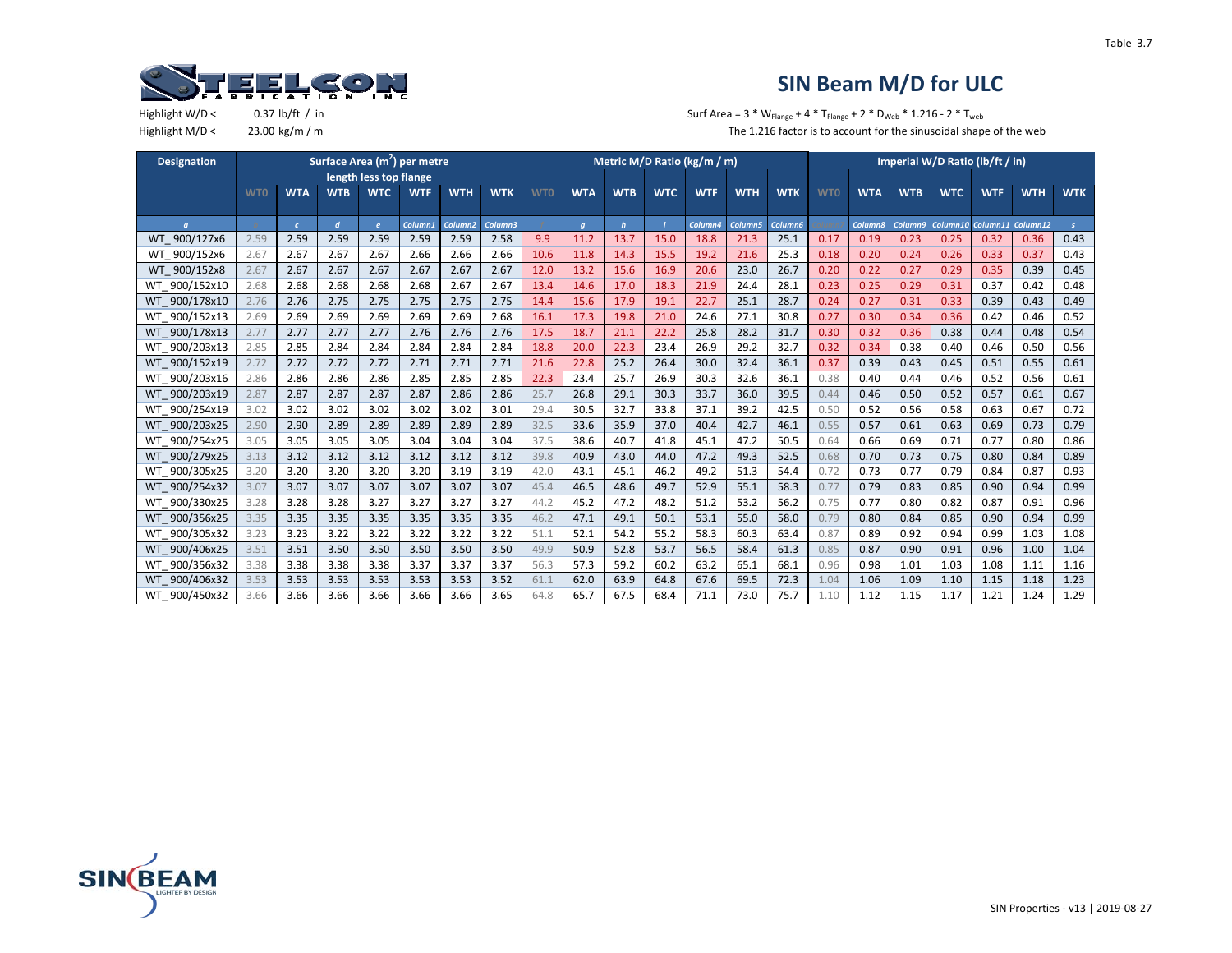

Highlight W/D <  $0.37 \text{ lb/ft } / \text{ in }$   $5.37 \text{ lb/ft } / \text{ in }$   $5.37 \text{ lb/ft } / \text{ in }$ Highlight M/D < 23.00 kg/m / m  $\blacksquare$  m The 1.216 factor is to account for the sinusoidal shape of the web

| <b>Designation</b>       |            |            |                |                        | Surface Area (m <sup>2</sup> ) per metre |                     |            |            |            |              |            | Metric M/D Ratio (kg/m / m) |            |                     |            |            | Imperial W/D Ratio (lb/ft / in) |            |            |                   |               |
|--------------------------|------------|------------|----------------|------------------------|------------------------------------------|---------------------|------------|------------|------------|--------------|------------|-----------------------------|------------|---------------------|------------|------------|---------------------------------|------------|------------|-------------------|---------------|
|                          |            |            |                | length less top flange |                                          |                     |            |            |            |              |            |                             |            |                     |            |            |                                 |            |            |                   |               |
|                          | <b>WTO</b> | <b>WTA</b> | <b>WTB</b>     | <b>WTC</b>             | <b>WTF</b>                               | <b>WTH</b>          | <b>WTK</b> | <b>WTO</b> | <b>WTA</b> | <b>WTB</b>   | <b>WTC</b> | <b>WTF</b>                  | <b>WTH</b> | <b>WTK</b>          | <b>WTO</b> | <b>WTA</b> | <b>WTB</b>                      | <b>WTC</b> | <b>WTF</b> | <b>WTH</b>        | <b>WTK</b>    |
|                          |            |            |                |                        |                                          |                     |            |            |            |              |            |                             |            |                     |            |            |                                 |            |            |                   |               |
| $\sigma$                 |            | $\epsilon$ | $\overline{d}$ | $\mathbf{e}$           | Column1                                  | Column <sub>2</sub> | Column3    |            | $\sigma$   | $\mathbf{h}$ |            | Column4                     | Column5    | Column <sub>6</sub> |            | Column8    | Column9                         | Column10   |            | Column11 Column12 | $\mathcal{S}$ |
| 1000/127x6<br>WT.        | 2.84       | 2.83       | 2.83           | 2.83                   | 2.83                                     | 2.83                | 2.83       | 9.6        | 10.9       | 13.4         | 14.7       | 18.6                        | 21.1       | 25.0                | 0.16       | 0.18       | 0.23                            | 0.25       | 0.32       | 0.36              | 0.43          |
| WT 1000/152x6            | 2.91       | 2.91       | 2.91           | 2.91                   | 2.91                                     | 2.90                | 2.90       | 10.2       | 11.4       | 13.9         | 15.2       | 18.9                        | 21.4       | 25.2                | 0.17       | 0.19       | 0.24                            | 0.26       | 0.32       | 0.37              | 0.43          |
| WT 1000/152x8            | 2.92       | 2.92       | 2.92           | 2.91                   | 2.91                                     | 2.91                | 2.91       | 11.5       | 12.7       | 15.2         | 16.5       | 20.2                        | 22.7       | 26.5                | 0.20       | 0.22       | 0.26                            | 0.28       | 0.34       | 0.39              | 0.45          |
| WT 1000/152x10           | 2.92       | 2.92       | 2.92           | 2.92                   | 2.92                                     | 2.92                | 2.92       | 12.8       | 14.0       | 16.5         | 17.7       | 21.5                        | 24.0       | 27.7                | 0.22       | 0.24       | 0.28                            | 0.30       | 0.37       | 0.41              | 0.47          |
| 1000/178x10<br><b>WT</b> | 3.00       | 3.00       | 3.00           | 3.00                   | 3.00                                     | 2.99                | 2.99       | 13.7       | 14.9       | 17.3         | 18.5       | 22.2                        | 24.6       | 28.3                | 0.23       | 0.25       | 0.30                            | 0.32       | 0.38       | 0.42              | 0.48          |
| WT_1000/152x13           | 2.94       | 2.94       | 2.93           | 2.93                   | 2.93                                     | 2.93                | 2.93       | 15.3       | 16.5       | 19.0         | 20.2       | 24.0                        | 26.4       | 30.2                | 0.26       | 0.28       | 0.32                            | 0.34       | 0.41       | 0.45              | 0.51          |
| WT 1000/178x13           | 3.01       | 3.01       | 3.01           | 3.01                   | 3.01                                     | 3.01                | 3.00       | 16.6       | 17.8       | 20.2         | 21.4       | 25.0                        | 27.5       | 31.1                | 0.28       | 0.30       | 0.34                            | 0.36       | 0.43       | 0.47              | 0.53          |
| WT 1000/203x13           | 3.09       | 3.09       | 3.09           | 3.09                   | 3.08                                     | 3.08                | 3.08       | 17.8       | 19.0       | 21.3         | 22.5       | 26.1                        | 28.4       | 32.0                | 0.30       | 0.32       | 0.36                            | 0.38       | 0.44       | 0.48              | 0.54          |
| WT 1000/152x19           | 2.96       | 2.96       | 2.96           | 2.96                   | 2.96                                     | 2.96                | 2.95       | 20.3       | 21.5       | 24.0         | 25.2       | 28.9                        | 31.4       | 35.1                | 0.35       | 0.37       | 0.41                            | 0.43       | 0.49       | 0.53              | 0.60          |
| WT 1000/203x16           | 3.10       | 3.10       | 3.10           | 3.10                   | 3.10                                     | 3.10                | 3.09       | 21.0       | 22.2       | 24.5         | 25.7       | 29.2                        | 31.6       | 35.1                | 0.36       | 0.38       | 0.42                            | 0.44       | 0.50       | 0.54              | 0.60          |
| WT 1000/203x19           | 3.11       | 3.11       | 3.11           | 3.11                   | 3.11                                     | 3.11                | 3.11       | 24.2       | 25.3       | 27.7         | 28.8       | 32.4                        | 34.7       | 38.2                | 0.41       | 0.43       | 0.47                            | 0.49       | 0.55       | 0.59              | 0.65          |
| WT 1000/254x19           | 3.27       | 3.27       | 3.26           | 3.26                   | 3.26                                     | 3.26                | 3.26       | 27.7       | 28.8       | 31.0         | 32.2       | 35.5                        | 37.7       | 41.1                | 0.47       | 0.49       | 0.53                            | 0.55       | 0.60       | 0.64              | 0.70          |
| WT 1000/203x25           | 3.14       | 3.14       | 3.14           | 3.14                   | 3.13                                     | 3.13                | 3.13       | 30.4       | 31.6       | 33.9         | 35.1       | 38.6                        | 40.9       | 44.4                | 0.52       | 0.54       | 0.58                            | 0.60       | 0.66       | 0.70              | 0.76          |
| WT 1000/254x25           | 3.29       | 3.29       | 3.29           | 3.29                   | 3.29                                     | 3.29                | 3.28       | 35.2       | 36.3       | 38.5         | 39.6       | 42.9                        | 45.2       | 48.5                | 0.60       | 0.62       | 0.66                            | 0.67       | 0.73       | 0.77              | 0.83          |
| WT 1000/279x25           | 3.37       | 3.37       | 3.37           | 3.37                   | 3.36                                     | 3.36                | 3.36       | 37.4       | 38.5       | 40.6         | 41.7       | 45.0                        | 47.2       | 50.4                | 0.64       | 0.66       | 0.69                            | 0.71       | 0.77       | 0.80              | 0.86          |
| WT 1000/305x25           | 3.44       | 3.44       | 3.44           | 3.44                   | 3.44                                     | 3.44                | 3.44       | 39.5       | 40.5       | 42.7         | 43.7       | 46.9                        | 49.1       | 52.2                | 0.67       | 0.69       | 0.73                            | 0.74       | 0.80       | 0.84              | 0.89          |
| WT 1000/254x32           | 3.32       | 3.32       | 3.32           | 3.31                   | 3.31                                     | 3.31                | 3.31       | 42.5       | 43.6       | 45.8         | 46.9       | 50.3                        | 52.5       | 55.8                | 0.72       | 0.74       | 0.78                            | 0.80       | 0.86       | 0.89              | 0.95          |
| WT 1000/330x25           | 3.52       | 3.52       | 3.52           | 3.52                   | 3.52                                     | 3.51                | 3.51       | 41.5       | 42.5       | 44.6         | 45.7       | 48.8                        | 50.9       | 54.0                | 0.71       | 0.72       | 0.76                            | 0.78       | 0.83       | 0.87              | 0.92          |
| 1000/356x25<br><b>WT</b> | 3.60       | 3.60       | 3.60           | 3.59                   | 3.59                                     | 3.59                | 3.59       | 43.4       | 44.5       | 46.5         | 47.5       | 50.6                        | 52.6       | 55.7                | 0.74       | 0.76       | 0.79                            | 0.81       | 0.86       | 0.90              | 0.95          |
| WT 1000/305x32           | 3.47       | 3.47       | 3.47           | 3.47                   | 3.47                                     | 3.46                | 3.46       | 48.0       | 49.0       | 51.1         | 52.2       | 55.4                        | 57.5       | 60.6                | 0.82       | 0.83       | 0.87                            | 0.89       | 0.94       | 0.98              | 1.03          |
| WT 1000/406x25           | 3.75       | 3.75       | 3.75           | 3.75                   | 3.74                                     | 3.74                | 3.74       | 47.1       | 48.1       | 50.0         | 51.0       | 53.9                        | 55.9       | 58.8                | 0.80       | 0.82       | 0.85                            | 0.87       | 0.92       | 0.95              | 1.00          |
| WT 1000/356x32           | 3.62       | 3.62       | 3.62           | 3.62                   | 3.62                                     | 3.62                | 3.61       | 52.9       | 53.9       | 56.0         | 57.0       | 60.0                        | 62.0       | 65.1                | 0.90       | 0.92       | 0.95                            | 0.97       | 1.02       | 1.06              | 1.11          |
| WT 1000/406x32           | 3.78       | 3.77       | 3.77           | 3.77                   | 3.77                                     | 3.77                | 3.77       | 57.5       | 58.5       | 60.4         | 61.4       | 64.3                        | 66.3       | 69.2                | 0.98       | 1.00       | 1.03                            | 1.05       | 1.10       | 1.13              | 1.18          |
| WT 1000/450x32           | 3.91       | 3.91       | 3.90           | 3.90                   | 3.90                                     | 3.90                | 3.90       | 61.1       | 62.1       | 64.0         | 64.9       | 67.7                        | 69.6       | 72.4                | 1.04       | 1.06       | 1.09                            | 1.11       | 1.15       | 1.19              | 1.23          |

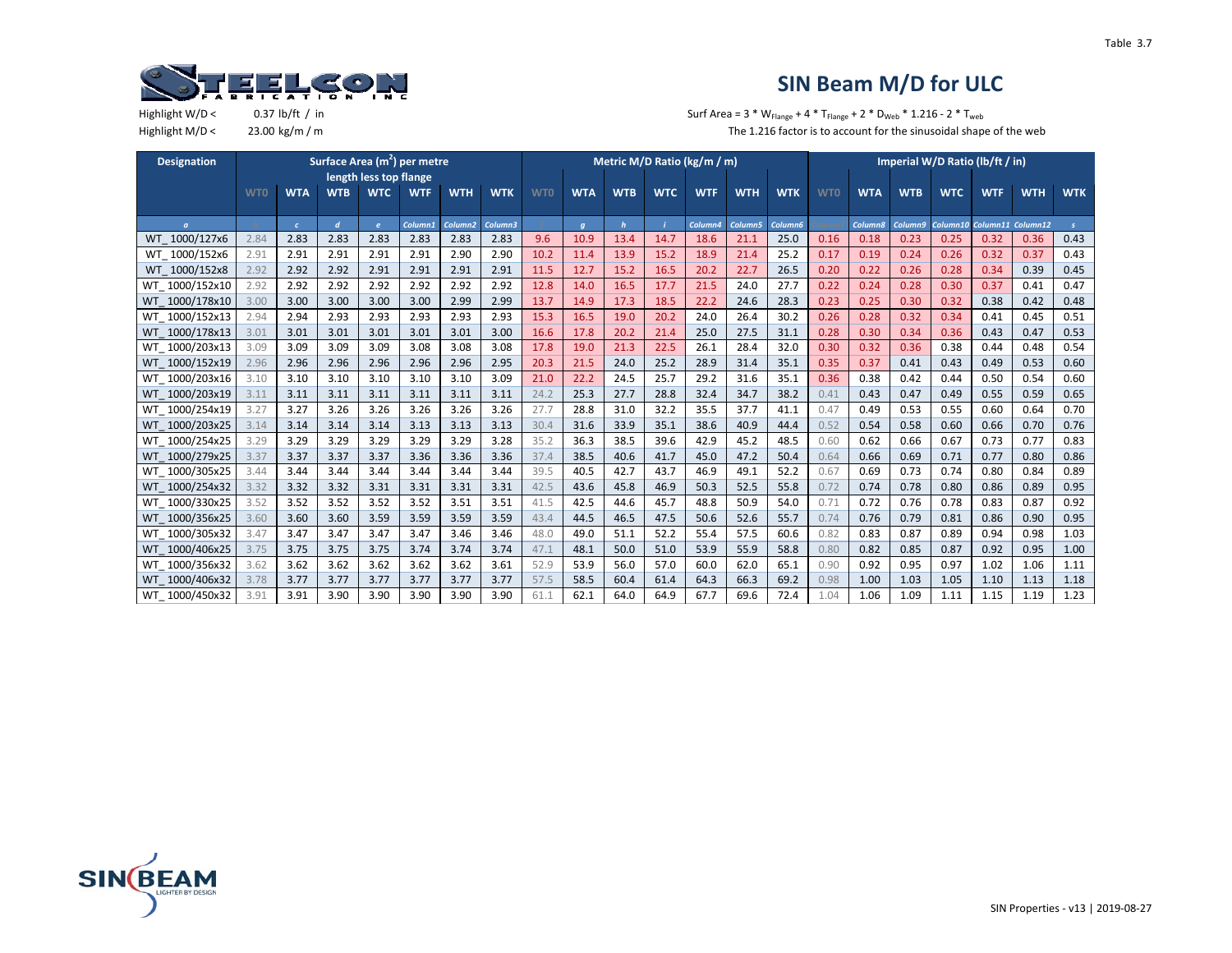

| <b>Designation</b> |            |            |                |              | Surface Area (m <sup>2</sup> ) per metre |                     |            |            |            |            |            | Metric M/D Ratio (kg/m / m) |            |                     |            |            |            | Imperial W/D Ratio (lb/ft / in) |            |                   |               |
|--------------------|------------|------------|----------------|--------------|------------------------------------------|---------------------|------------|------------|------------|------------|------------|-----------------------------|------------|---------------------|------------|------------|------------|---------------------------------|------------|-------------------|---------------|
|                    |            |            |                |              | length less top flange                   |                     |            |            |            |            |            |                             |            |                     |            |            |            |                                 |            |                   |               |
|                    | <b>WTO</b> | <b>WTA</b> | <b>WTB</b>     | <b>WTC</b>   | <b>WTF</b>                               | <b>WTH</b>          | <b>WTK</b> | <b>WTO</b> | <b>WTA</b> | <b>WTB</b> | <b>WTC</b> | <b>WTF</b>                  | <b>WTH</b> | <b>WTK</b>          | <b>WTO</b> | <b>WTA</b> | <b>WTB</b> | <b>WTC</b>                      | <b>WTF</b> | <b>WTH</b>        | <b>WTK</b>    |
|                    |            |            |                |              |                                          |                     |            |            |            |            |            |                             |            |                     |            |            |            |                                 |            |                   |               |
| $\sigma$           |            | $\epsilon$ | $\overline{d}$ | $\mathbf{e}$ | Column1                                  | Column <sub>2</sub> | Column3    |            | q          | h          |            | Column4                     | Column5    | Column <sub>6</sub> |            | Column8    | Column9    | Column10                        |            | Column11 Column12 | $\mathcal{S}$ |
| WT 1219/127x6      | 3.37       | 3.37       | 3.37           | 3.37         | 3.36                                     | 3.36                | 3.36       | 9.0        | 10.3       | 12.9       | 14.3       | 18.2                        | 20.9       | 24.8                | 0.15       | 0.18       | 0.22       | 0.24                            | 0.31       | 0.36              | 0.42          |
| WT 1219/152x6      | 3.44       | 3.44       | 3.44           | 3.44         | 3.44                                     | 3.44                | 3.44       | 9.5        | 10.8       | 13.4       | 14.7       | 18.5                        | 21.1       | 25.0                | 0.16       | 0.18       | 0.23       | 0.25                            | 0.32       | 0.36              | 0.43          |
| WT 1219/152x8      | 3.45       | 3.45       | 3.45           | 3.45         | 3.45                                     | 3.44                | 3.44       | 10.6       | 11.9       | 14.5       | 15.8       | 19.6                        | 22.2       | 26.1                | 0.18       | 0.20       | 0.25       | 0.27                            | 0.33       | 0.38              | 0.44          |
| WT 1219/152x10     | 3.46       | 3.46       | 3.46           | 3.45         | 3.45                                     | 3.45                | 3.45       | 11.7       | 13.0       | 15.5       | 16.8       | 20.7                        | 23.3       | 27.1                | 0.20       | 0.22       | 0.26       | 0.29                            | 0.35       | 0.40              | 0.46          |
| 1219/178x10<br>WT. | 3.53       | 3.53       | 3.53           | 3.53         | 3.53                                     | 3.53                | 3.52       | 12.5       | 13.8       | 16.3       | 17.5       | 21.3                        | 23.8       | 27.6                | 0.21       | 0.23       | 0.28       | 0.30                            | 0.36       | 0.41              | 0.47          |
| WT 1219/152x13     | 3.47       | 3.47       | 3.47           | 3.47         | 3.46                                     | 3.46                | 3.46       | 13.9       | 15.1       | 17.7       | 19.0       | 22.8                        | 25.4       | 29.2                | 0.24       | 0.26       | 0.30       | 0.32                            | 0.39       | 0.43              | 0.50          |
| WT 1219/178x13     | 3.55       | 3.55       | 3.54           | 3.54         | 3.54                                     | 3.54                | 3.54       | 15.0       | 16.2       | 18.7       | 20.0       | 23.7                        | 26.2       | 30.0                | 0.26       | 0.28       | 0.32       | 0.34                            | 0.40       | 0.45              | 0.51          |
| WT 1219/203x13     | 3.62       | 3.62       | 3.62           | 3.62         | 3.62                                     | 3.62                | 3.61       | 16.1       | 17.3       | 19.7       | 21.0       | 24.6                        | 27.1       | 30.8                | 0.27       | 0.29       | 0.34       | 0.36                            | 0.42       | 0.46              | 0.52          |
| WT 1219/152x19     | 3.50       | 3.49       | 3.49           | 3.49         | 3.49                                     | 3.49                | 3.49       | 18.1       | 19.4       | 21.9       | 23.2       | 27.0                        | 29.5       | 33.3                | 0.31       | 0.33       | 0.37       | 0.39                            | 0.46       | 0.50              | 0.57          |
| WT 1219/203x16     | 3.64       | 3.63       | 3.63           | 3.63         | 3.63                                     | 3.63                | 3.63       | 18.8       | 20.0       | 22.5       | 23.7       | 27.3                        | 29.8       | 33.5                | 0.32       | 0.34       | 0.38       | 0.40                            | 0.47       | 0.51              | 0.57          |
| WT 1219/203x19     | 3.65       | 3.65       | 3.65           | 3.64         | 3.64                                     | 3.64                | 3.64       | 21.5       | 22.7       | 25.2       | 26.4       | 30.0                        | 32.5       | 36.1                | 0.37       | 0.39       | 0.43       | 0.45                            | 0.51       | 0.55              | 0.62          |
| WT 1219/254x19     | 3.80       | 3.80       | 3.80           | 3.80         | 3.79                                     | 3.79                | 3.79       | 24.6       | 25.8       | 28.1       | 29.3       | 32.8                        | 35.2       | 38.7                | 0.42       | 0.44       | 0.48       | 0.50                            | 0.56       | 0.60              | 0.66          |
| WT 1219/203x25     | 3.67       | 3.67       | 3.67           | 3.67         | 3.67                                     | 3.67                | 3.66       | 26.9       | 28.1       | 30.5       | 31.7       | 35.3                        | 37.8       | 41.4                | 0.46       | 0.48       | 0.52       | 0.54                            | 0.60       | 0.64              | 0.71          |
| WT 1219/254x25     | 3.83       | 3.82       | 3.82           | 3.82         | 3.82                                     | 3.82                | 3.82       | 31.1       | 32.3       | 34.6       | 35.7       | 39.2                        | 41.6       | 45.1                | 0.53       | 0.55       | 0.59       | 0.61                            | 0.67       | 0.71              | 0.77          |
| WT 1219/279x25     | 3.90       | 3.90       | 3.90           | 3.90         | 3.90                                     | 3.90                | 3.89       | 33.1       | 34.2       | 36.5       | 37.6       | 41.1                        | 43.4       | 46.8                | 0.56       | 0.58       | 0.62       | 0.64                            | 0.70       | 0.74              | 0.80          |
| WT 1219/305x25     | 3.98       | 3.98       | 3.98           | 3.98         | 3.97                                     | 3.97                | 3.97       | 35.0       | 36.1       | 38.3       | 39.5       | 42.8                        | 45.1       | 48.4                | 0.60       | 0.62       | 0.65       | 0.67                            | 0.73       | 0.77              | 0.82          |
| WT 1219/254x32     | 3.85       | 3.85       | 3.85           | 3.85         | 3.85                                     | 3.84                | 3.84       | 37.5       | 38.6       | 40.9       | 42.1       | 45.6                        | 47.9       | 51.4                | 0.64       | 0.66       | 0.70       | 0.72                            | 0.78       | 0.82              | 0.87          |
| WT 1219/330x25     | 4.05       | 4.05       | 4.05           | 4.05         | 4.05                                     | 4.05                | 4.05       | 36.8       | 37.9       | 40.1       | 41.2       | 44.5                        | 46.7       | 50.0                | 0.63       | 0.65       | 0.68       | 0.70                            | 0.76       | 0.80              | 0.85          |
| WT 1219/356x25     | 4.13       | 4.13       | 4.13           | 4.13         | 4.13                                     | 4.12                | 4.12       | 38.6       | 39.7       | 41.8       | 42.9       | 46.2                        | 48.3       | 51.6                | 0.66       | 0.68       | 0.71       | 0.73                            | 0.79       | 0.82              | 0.88          |
| WT 1219/305x32     | 4.00       | 4.00       | 4.00           | 4.00         | 4.00                                     | 4.00                | 3.99       | 42.4       | 43.5       | 45.7       | 46.8       | 50.2                        | 52.4       | 55.7                | 0.72       | 0.74       | 0.78       | 0.80                            | 0.85       | 0.89              | 0.95          |
| WT 1219/406x25     | 4.28       | 4.28       | 4.28           | 4.28         | 4.28                                     | 4.28                | 4.27       | 42.0       | 43.0       | 45.1       | 46.1       | 49.2                        | 51.3       | 54.5                | 0.71       | 0.73       | 0.77       | 0.79                            | 0.84       | 0.87              | 0.93          |
| WT 1219/356x32     | 4.16       | 4.16       | 4.15           | 4.15         | 4.15                                     | 4.15                | 4.15       | 46.9       | 48.0       | 50.1       | 51.2       | 54.4                        | 56.6       | 59.8                | 0.80       | 0.82       | 0.85       | 0.87                            | 0.93       | 0.96              | 1.02          |
| WT 1219/406x32     | 4.31       | 4.31       | 4.31           | 4.31         | 4.30                                     | 4.30                | 4.30       | 51.1       | 52.2       | 54.2       | 55.3       | 58.4                        | 60.4       | 63.6                | 0.87       | 0.89       | 0.92       | 0.94                            | 0.99       | 1.03              | 1.08          |
| WT 1219/450x32     | 4.44       | 4.44       | 4.44           | 4.44         | 4.43                                     | 4.43                | 4.43       | 54.5       | 55.5       | 57.5       | 58.5       | 61.6                        | 63.6       | 66.6                | 0.93       | 0.95       | 0.98       | 1.00                            | 1.05       | 1.08              | 1.13          |